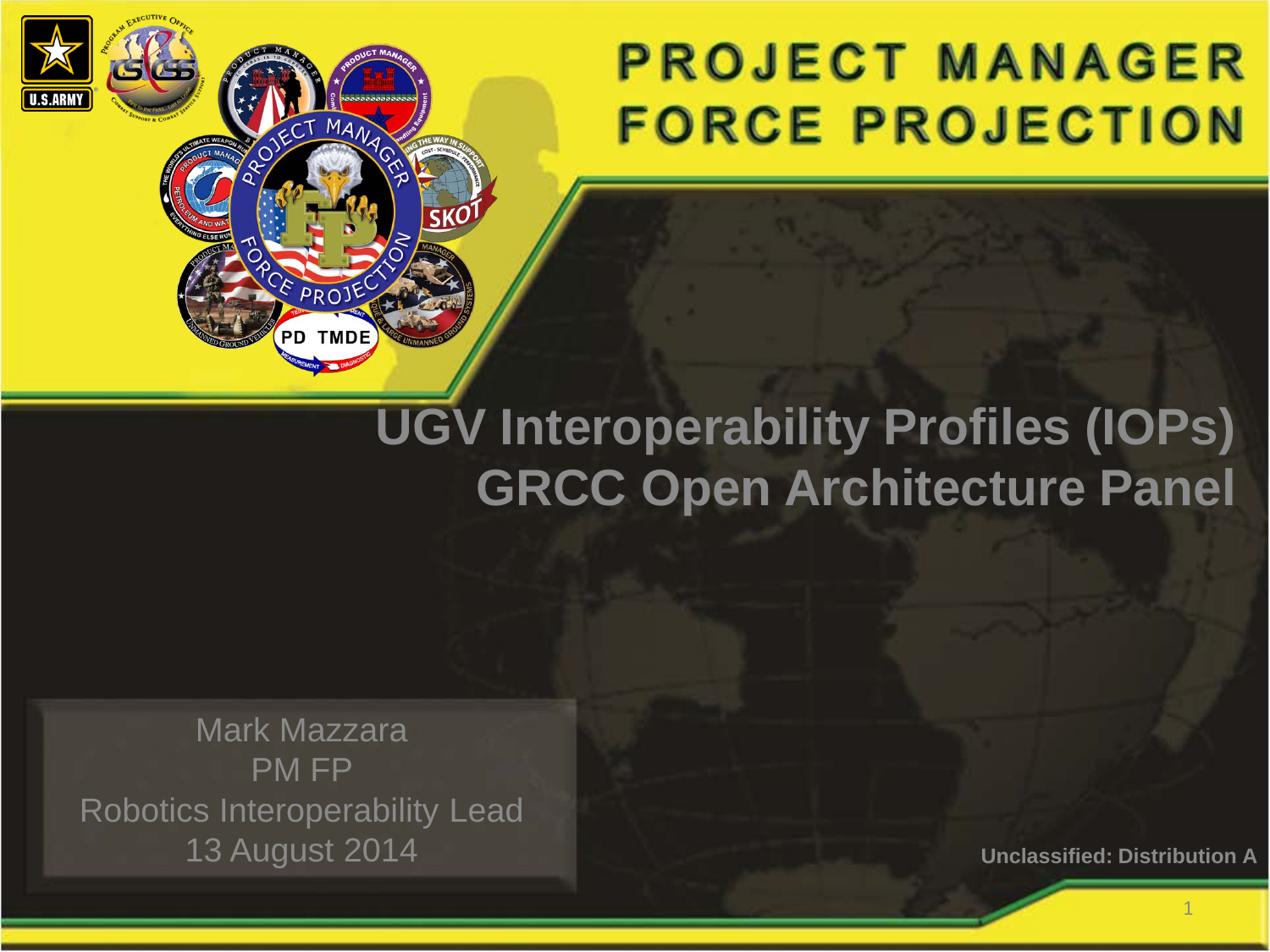## **UGV IOP Quick Overview**

- IOP V0 provided interfaces for capabilities already fielded
- IOP V1 provides interfaces for the Man-Transportable Robotic System (MTRS) Inc II and the Common Robotic System, Individual (CRS-I)
- IOP V2 will provide interfaces for the Route Clearance & Interrogation System (RCIS) & the Husky Mounted Detection System (HMDS) Inc B
- IOP V3 and beyond will expand to keep up with emerging requirements & technology developments



2015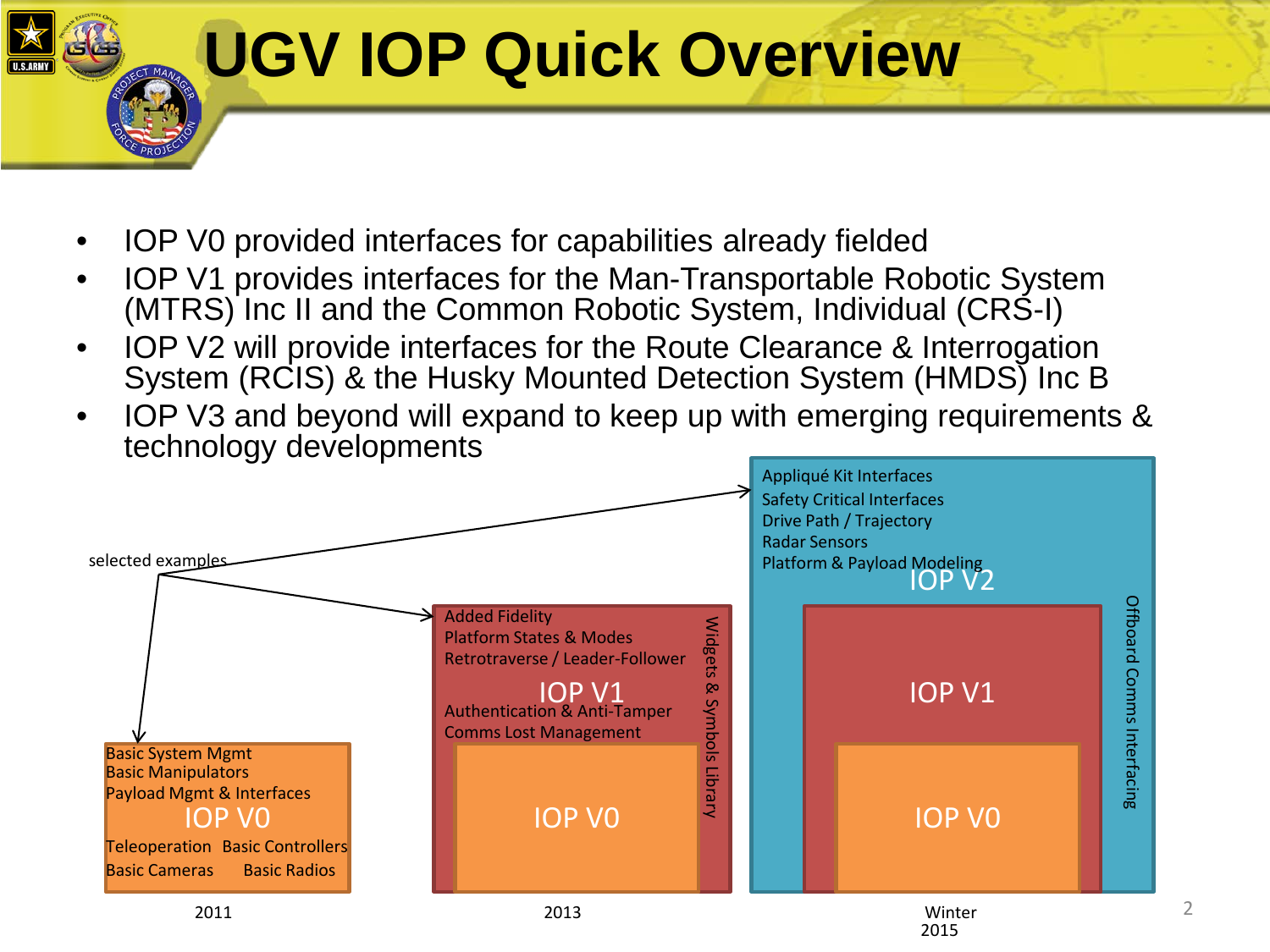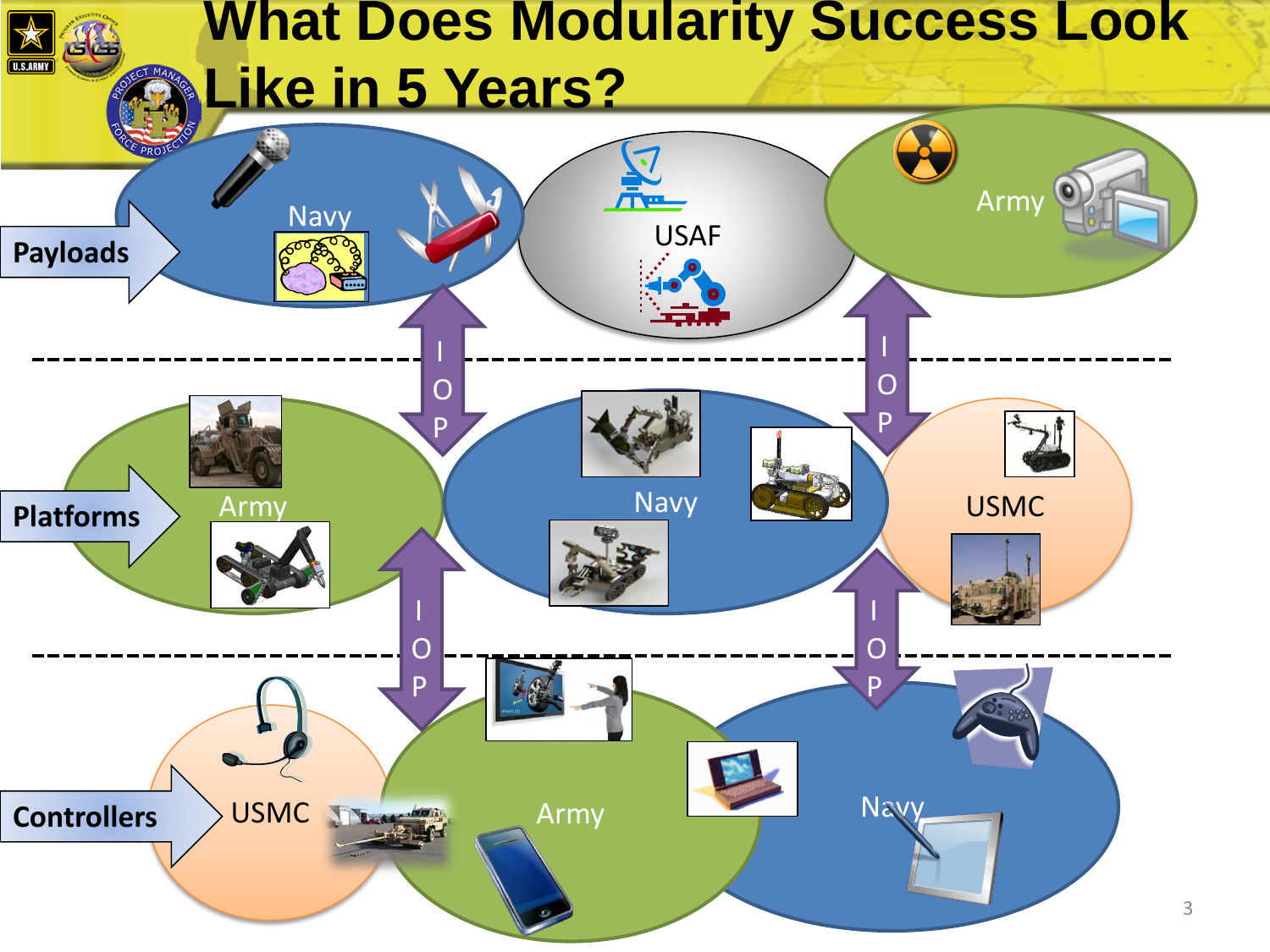**High-Level IOP Multi-Year Planning**



today

4

4